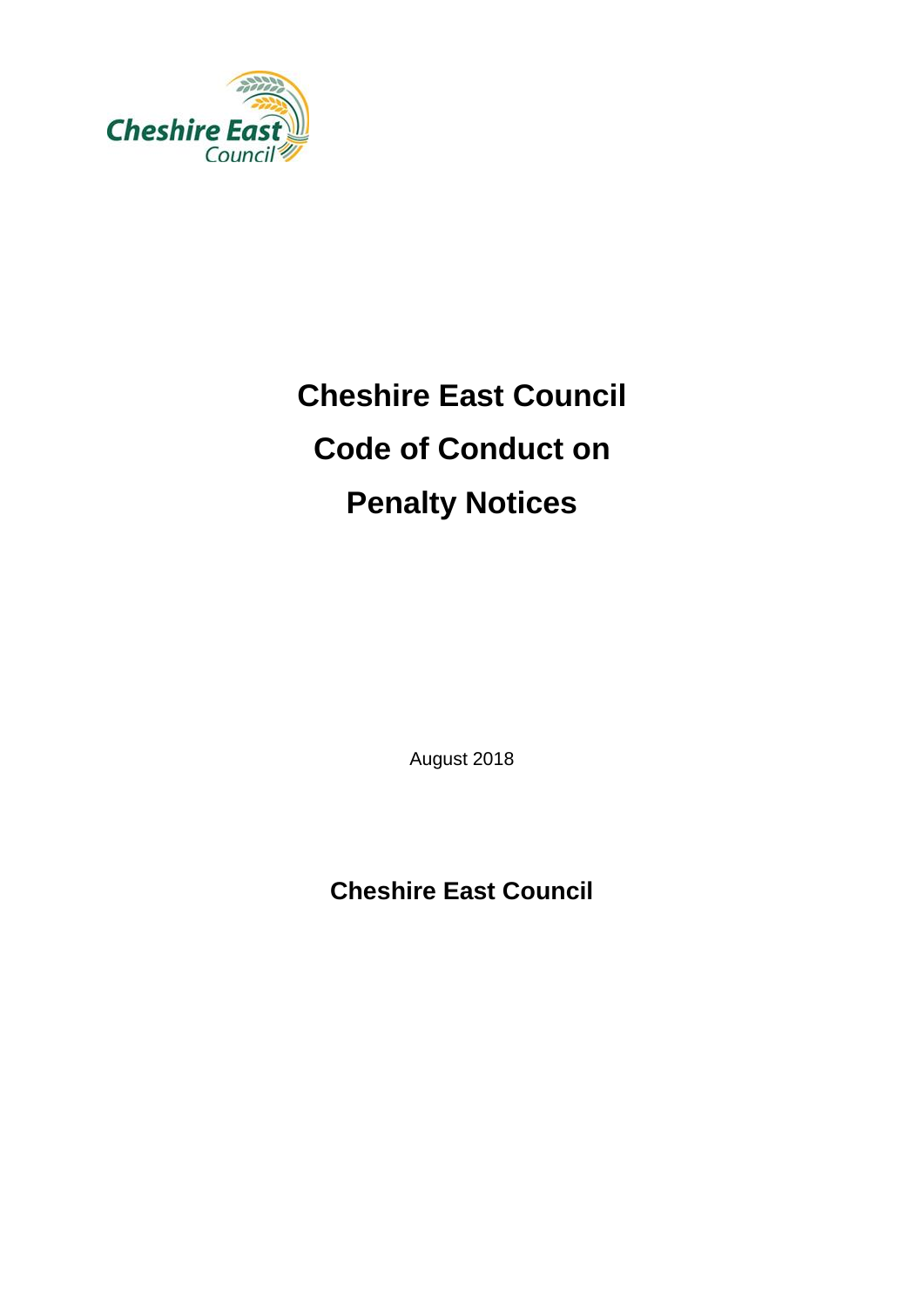#### **1. Legal Framework**

- 1.1 The law empowers designated Cheshire East Council officers, Headteachers, including their nominated deputies, and the police to issue Penalty Notices to the parents of children who have unauthorised absence from school.<sup>1</sup>
- 1.2 The Local Authority, in its absolute discretion, may decide in any case that it is appropriate to issue proceedings under Section 444(1) or (1a) of the Education Act 1996 without first issuing a penalty notice where one child is failing to attend regularly at the school where he or she is a registered pupil.
- 1.3 The rules governing the implementation of these powers and the factors that should be taken into account when issuing a Penalty Notice are set out in:
	- The Education Act 1996
	- The Education & Inspections Act 2006
	- The Education (Penalty Notices) (England) Regulations 2007
	- The Education (Penalty Notices) (England) (Amendment) Regulations 2013
	- School attendance parental responsibility measures. Statutory guidance for LAs, school leaders, school staff, governing bodies and the police. January 2015
- 1.4 In addition, the issuing of Penalty Notices must comply with other legislation, such as the Human Rights Act and all relevant Equal Opportunities legislation, in order to ensure that they are used in a fair and consistent manner.
- 1.5 To that end, Cheshire East Council is responsible for developing a protocol with which all the partners named in the legislation will work.

## **2. Rationale**

l

2.1 Section 7 of the Education Act 1996 states that: *"The parent<sup>2</sup> of every child of compulsory school age shall cause him to receive efficient full-time education suitable … to his age, ability and aptitude, and … to any special educational needs he may have, either by regular attendance at school or otherwise."*

- 2.2 Therefore, regular and punctual attendance at school or alternative provision is a legal requirement, as well as being essential to enable children to maximise their educational attainments and opportunities.
- 2.3 Section 444 of the Education Act 1996, makes it a criminal offence for a parent to fail to secure their child's regular attendance at the school at which they are registered, where that absence is not authorised by the school. This could include: a number of unauthorised absences, perhaps within a rolling academic year; one off instances of irregular attendance such as holidays taken during term time without the school's permission.
- 2.4 Penalty Notices are one of the sanctions available for this offence and offer a means of swift intervention, which can be used to combat non-attendance issues before they become entrenched.

<sup>1</sup> Cheshire East has delegated this power to the Education Welfare Service and the Police.

<sup>2</sup> The definition of parent means all natural parents, whether they are married or not; and includes any person who, although not a natural parent, has parental responsibility and/or care for a child or young person.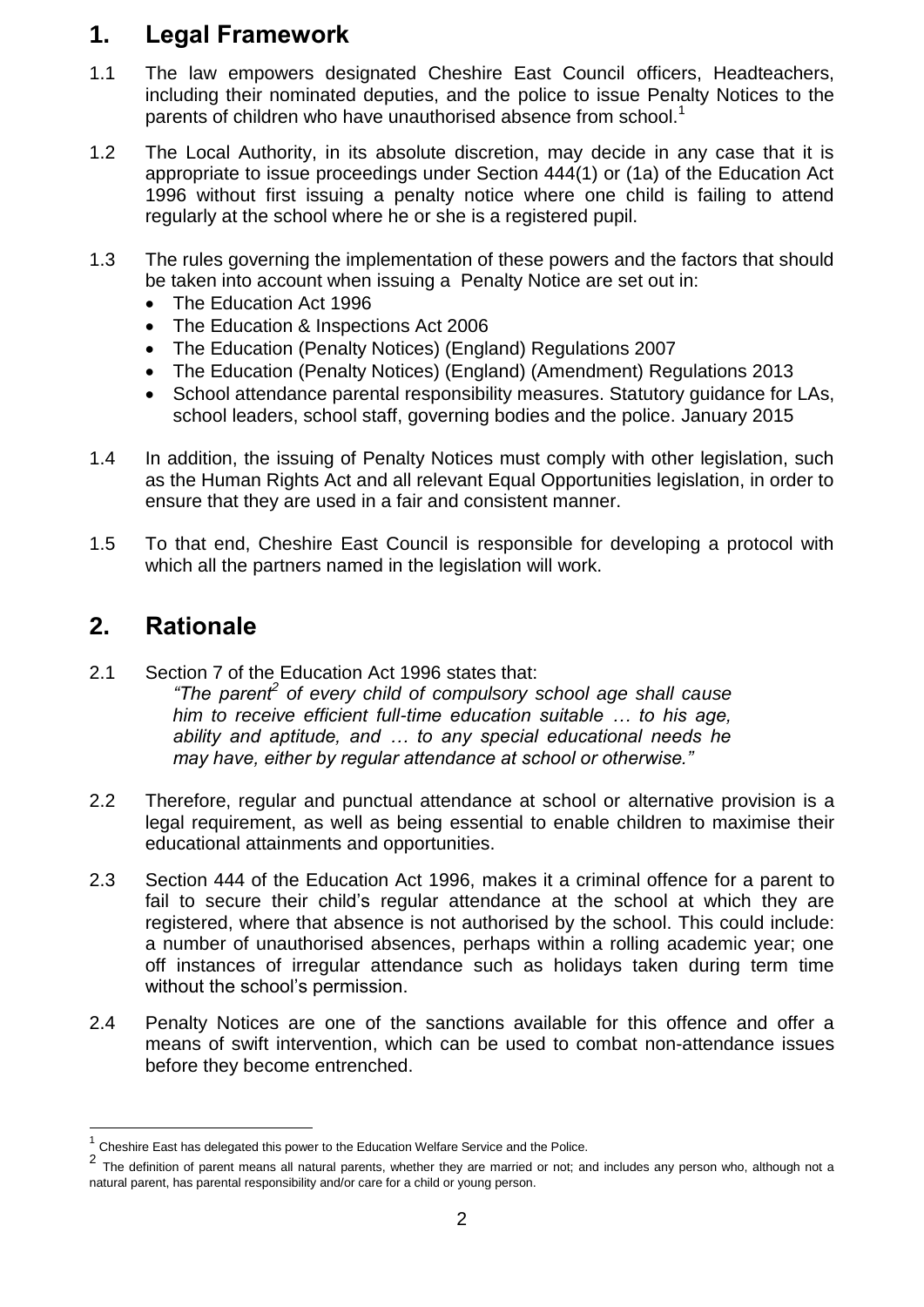- 2.5 Parents and children will be supported by their school/alternative provision, the Education Welfare Service and, as appropriate, other partner agencies, to overcome barriers to regular attendance, through a range of intervention strategies.
- 2.6 Irregular Attendance Penalty Notices and other sanctions will only be used where parental co-operation with this process is either absent or deemed to be insufficient to resolve the problem. They will be used as a means to support parents to meet their legal responsibilities and where there is a reasonable expectation that their use will secure improved school attendance.

#### **3. Circumstances where a Penalty Notice may be issued for Irregular Attendance**

- 3.1 A Penalty Notice can only be issued in cases of unauthorised absence.
- 3.2 Use of Penalty Notices will be restricted to two notices per parent of a pupil per academic year.
- 3.3 In cases where there is more than one poorly-attending pupil in a family, notices may be issued for more than one child.
- 3.4 There will be no restriction on the number of times a parent may receive a formal warning of a possible Penalty Notice.
- 3.5 Penalty Notices may be considered appropriate in the following circumstances:
	- At least ten sessions (five school days) lost due to unauthorised absence (O code) in any two consecutive half terms
	- Persistent<sup>3</sup> late arrival at school, for example after the register has closed, in any two consecutive half terms
- 3.6 Penalty Notices will not be issued in respect of Children in our Care, for whom other interventions will be used.

## **4. Circumstances where a Penalty Notice may be issued for Leave of Absence.**

- 4.1 A Penalty Notice can only be issued in cases of unauthorised absence*.*
- 4.2 Use of Penalty Notices will be restricted to two notices per parent of a pupil per academic year.
- 4.3 In cases where there is more than one poorly-attending pupil in a family, notices may be issued for more than one child.
- 4.4 Penalty Notices may be considered appropriate when there has been an unauthorised leave of absence (G code) of at least ten sessions (five school days) due to holidays in term time.
- 4.5 This paperwork should comprise:
	- A Penalty Notice Request Form
	- A declaration form signed by the head teacher
	- A copy of a communication, posted on website or a letter/newsletter, sent to all parents during the academic year, clearly explaining the procedure

l

 $3$  Persistent means at least 10 instances of late arrival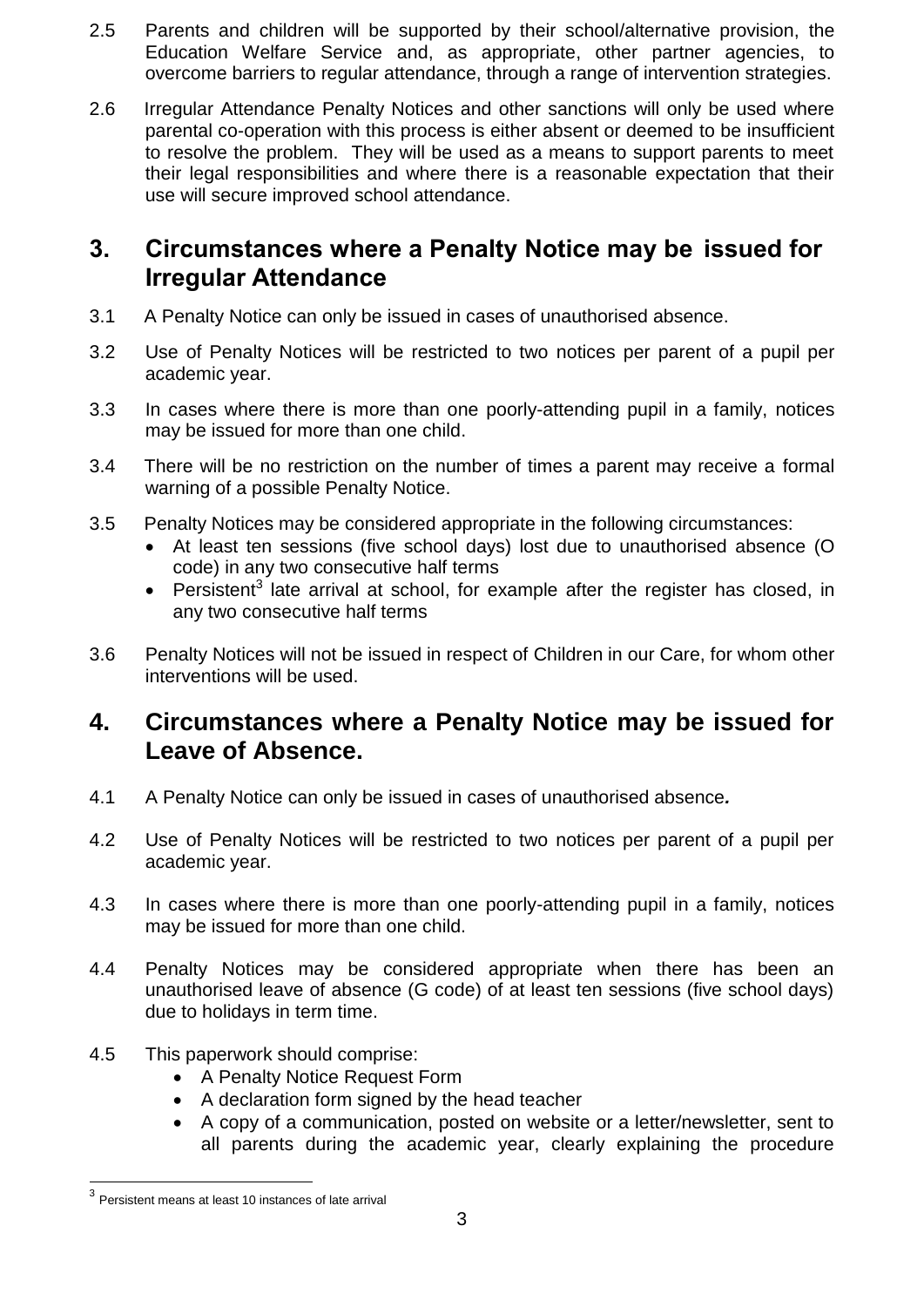regarding requests for leave of absence which states that may receive a Penalty Notice and receive a summons if unpaid within the time frame

- A copy/record of leave absence request from the parent, including a copy of the response informing the parent that the leave of absence has not been authorised. This should also inform the parent that they may receive a Penalty Notice and receive a summons if unpaid within the timeframe
- A copy of the letter sent by the school to the parent advising that the absence has been unauthorised and that the school has referred the matter to the Local Authority and that a Penalty notice may be issued and receive a summons if unpaid within the timeframe
- Relevant pupil attendance registration certificate
- 4.6 Penalty Notices will not be issued in respect of Children in our care, for whom other interventions will be used.

## **5. Procedure for Issuing Penalty Notices**

- 5.1 Although the legislation permits head teachers and the police to issue penalty Notices the authorised officers within Cheshire East Council's Education Welfare Service will be the only individuals permitted to issue Penalty Notices in the Cheshire East area. This will ensure consistent and equitable delivery, to allow schools to maintain good relationships with parents and ensure that they reinforce other enforcement sanctions.
- 5.2 Penalty Notices will only be issued by post and never as an 'on the spot' action, for example during a Truancy Sweep. This will enable officers to ensure that all evidential requirements are in place and limit the health and safety risks associated with delivering such notices by hand.
- 5.3 Where schools, police or neighbouring local authorities ask Cheshire East Council to issue a Penalty Notice, in the case of an irregular attendance the request for the notice will be investigated and actioned by the Education Welfare Service provided that:
	- The circumstances of the case meet the criteria specified in this Code of **Conduct**
	- The pupil is registered at a Cheshire East school
	- All necessary evidence is provided to the Education Welfare Service to establish that an offence under Section 444(1) or 444(1A) of the Education Act 1996 has been committed
	- Issuing a Penalty Notice would not conflict with another intervention strategy already in place or another enforcement sanction already being processed
	- There is a reasonable expectation that the use of a Penalty Notice would improve the child's school attendance or deter future unauthorised leave of absences.
- 5.4 In the case of **Irregular Attendance** the Education Welfare Service when satisfied that all of the relevant criteria are met will
	- Issue a formal written warning to the parent of the possibility of a Penalty Notice being issued
	- Set a period of fifteen school days within which the pupil must have no unauthorised absence, and give the parent an opportunity to respond; this information can be included in the formal written warning letter, where one has been issued
	- After due consideration of the facts of the case, only issue a Penalty Notice through the post at the end of the fifteen day period, if there has been no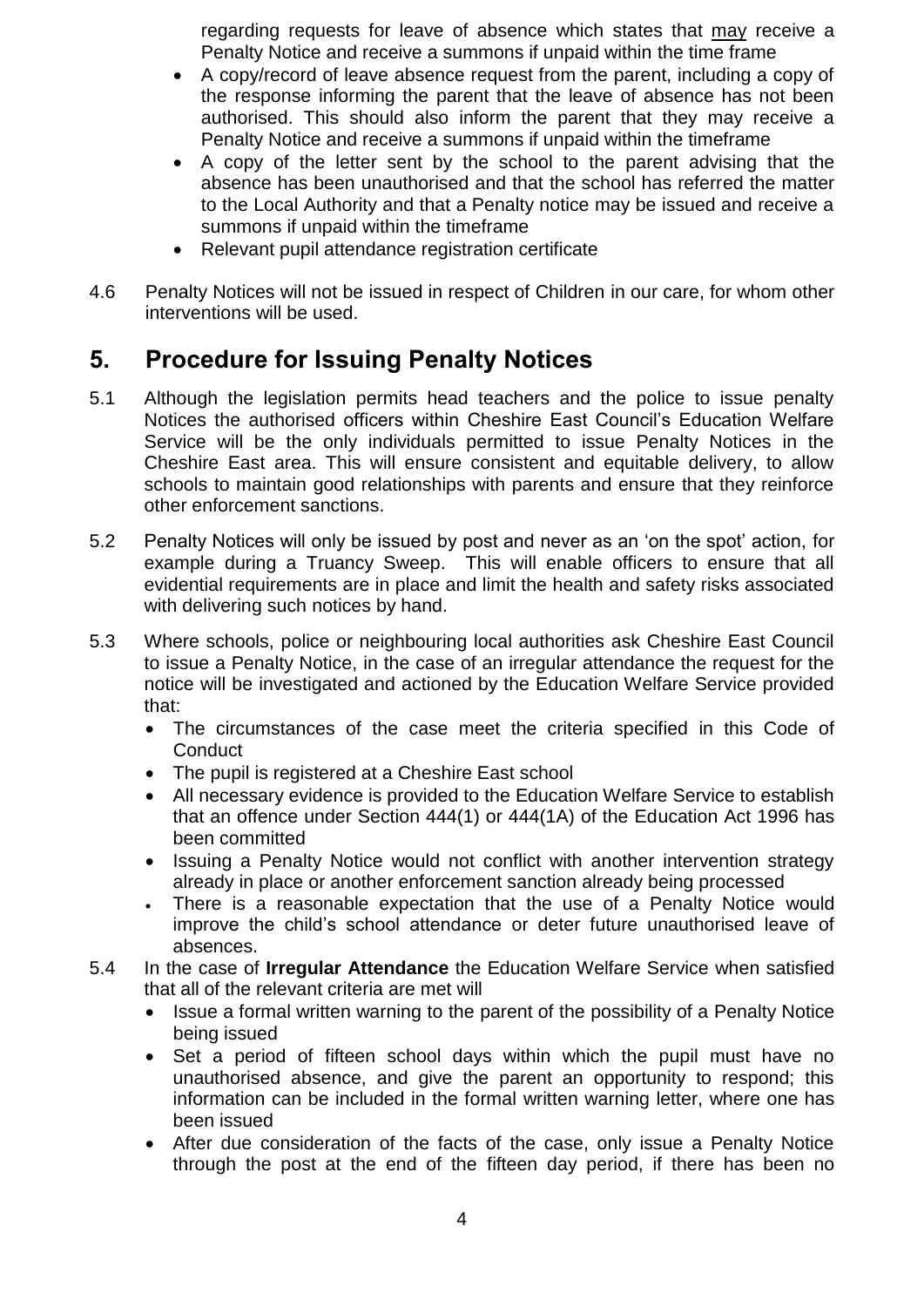improvement in attendance or the improvement has not been sustained for a minimum of three weeks

5.5 Where the Penalty Notice is requested from a school in response to an **unauthorised leave of absence**, the **Education Welfare Service will not carry out an investigation** and the formal warning letter and fifteen day improvement period will not apply.

### **6. Excluded Pupils**

- 6.1 The parent of the excluded pupil must ensure that the pupil is not present in a public place at any time during school hours on a day that he/she is excluded.
- 6.2 If the excluded pupil is present in a public place at any time during school hours on a school day specified above the parent commits an offence under section 103 of the Education & Inspections Act 2006 and is liable, on summary conviction, to a fine not exceeding level 3 on the standard scale.

# **7. Procedure for the Withdrawal of Penalty Notices**

- 7.1 Once issued, a Penalty Notice can only be withdrawn if the Education Welfare Service is satisfied that:
	- the Penalty Notice was issued to the wrong person
	- the use of the Penalty Notice did not conform to this Code of Conduct
	- the Penalty Notice was delivered to the wrong address
	- the evidence demonstrates that the Penalty Notice should not have been issued, for example medical evidence
	- The circumstances of the case warrant its withdrawal

# **8. Payment of Penalty Notices**

8.1 Arrangements for payment will be detailed on the Penalty Notice.

8.2 Payment of a Penalty Notice discharges the parent's liability for the period in question and they cannot subsequently be prosecuted under other enforcement powers for the period covered by the Penalty Notice.

8.3 In accordance with [The Education \(Penalty Notices\) \(England\) \(Amendment\)](http://email.education.gov.uk/rsps/ct/c/642/r/612793/l/27347)  [Regulations 2013.](http://email.education.gov.uk/rsps/ct/c/642/r/612793/l/27347) If the Penalty Notice is paid:

- within 21 days the penalty payable is £60 or
- $\bullet$  within 28 days the penalty payable is £120.

8.4 Payments will not be accepted from parents after the 28 days.

8.5 Penalty Notices cannot be paid either in part or by instalments. Late payments will not be accepted.

8.6 Cheshire East Council will retain any revenue from the Penalty Notices, hold it separately and use it to cover enforcement costs, for example costs associated with the issue, collection or prosecution, in the event of non-payment, of Penalty Notices and to improve outcomes for children

# **9. Non-Payment of Penalty Notices**

9.1 Non-payment of a Penalty Notice may result in prosecution for the period covered by the Penalty Notice under Section 444 of the Education Act 1996.